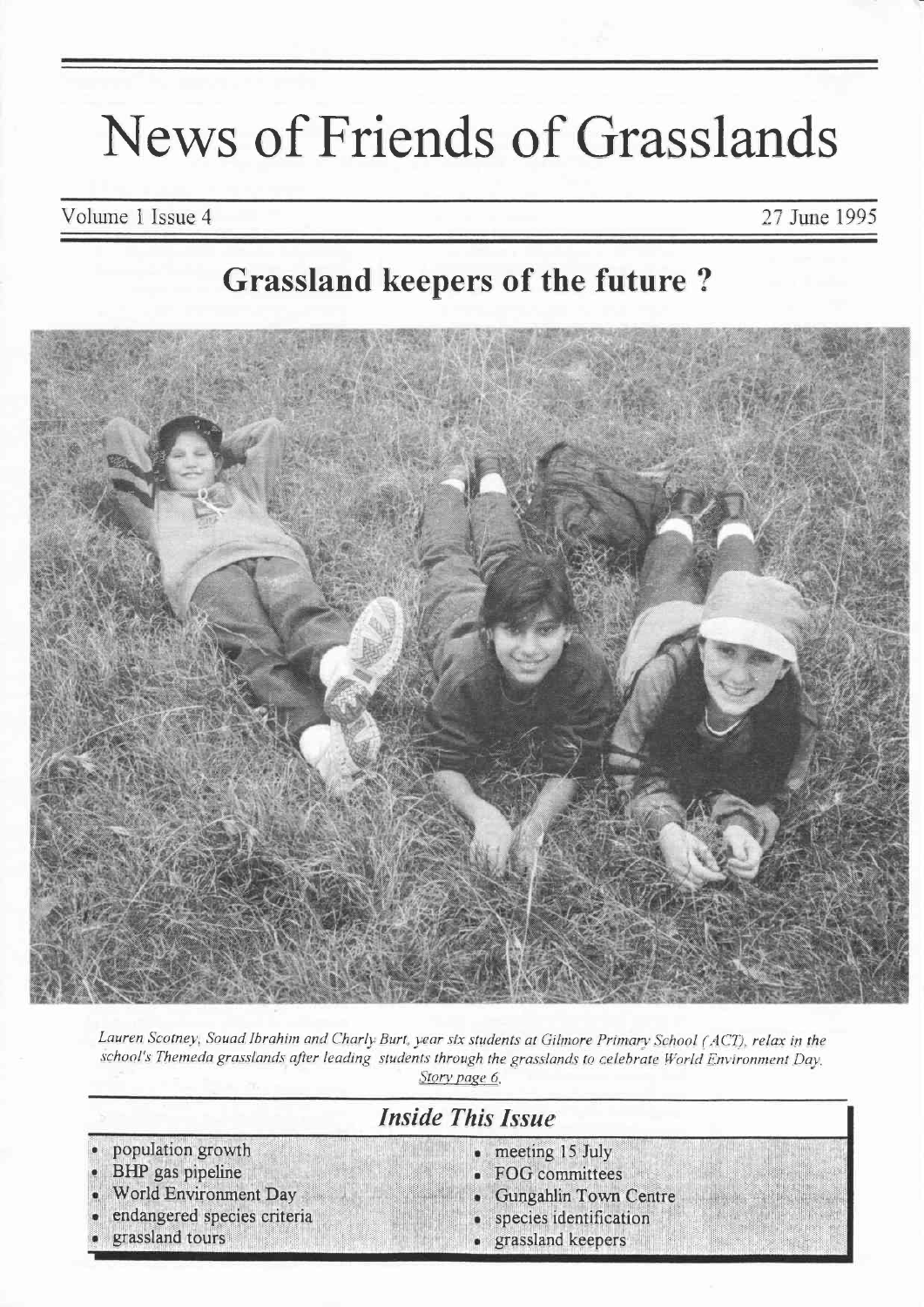# *Editorial*: Population growth imperils grasslands

Any region which feels compelled to destroy an ecosystem type of which only 0.5% remains has fairly clearly exceeded its human carrving capacity.

Still time to influence Federal Government response to Carrying **Capacity** report

FOG's involvement in a recent public hearing into a proposal by Queanbeyan City Council (NSW) to rezone remnant lowland native grasslands for housing has brought home the link between human population growth and loss of grasslands.

In the ACT region, human population growth is clearly one of the major causes of grassland decline this decade. ln the ACI, and in areas of surrounding NSW, subdivision for urban expansion or hobby farms is seeing more hectares of grasslands lost each year as land is opened up to provide housing for the region's expanding human population.

Queanbeyan City Council argues that it must rezone for housing a rural property known as The Poplars (which lies southwest of Queanbeyan's central business district, adjacent to the Jerrabomberra Heights and Jerrabomberra Park estates) purety to meet demand for housing as a result of projected population growth.

That the Council feels compelled to do so despite the presence of three endangered species - the Southern Lined Earless Dragon (Tympanocryptis lineata pinguicolla) which is arguably Australia's most endangered reptile, the Golden Sun Moth (Synemon plana), and the Button Wrinklewort (Rutidosis leptorrhynchoides) - gives an indication of the population growth pressue the region is facing and of the consequences of this for grasslands.

Also clearly brought out in the hearing was the town planning, development and housing industries' perception of lowland grasslands : they are still viewed by many as prime targets for development because their relative flatness means lower foundation costs and thus cheaper houses and greater marketability. Those arguing that the grasslands should be set aside for conservation were virtually accused of raising the cost of home ownership.

FOG lodged two detailed written submissions to the hearing, and provided oral presentations by Dr Ebbe Nielsen (CSIRO Division of Entomology, standing

in for Dr Ted Eduards on the Golden Sun Moth), Art Langston (University of Canberra, speaking on behalf of himself and Dr Will Osborne on the earless dragon), plus information from John Benson (National Hertarium of NSW) on Monaro region grasslands.

Whether FOG's submissions have had an impact will not be known for several weeks. The chairman of the public hearing will report to the Council, who will meet to consider the report on 19 July.

However in the meantime the population issue, and Queanbeyan City Council's response to it, prompted FOG - jointly with the Conservation Council of the South-East Region and Canberra - to meet with the Australian Local Government Association on 29 May and to write to the Southern Tablelands Association of Councils (STAC) on 30 May.

That letter urged the local government councils which make up STAC (Queanbeyan, Yarrowlumla, Yass, Crookwell, Goulburn, Gunning, Mulwaree, Tallaganda and Wingecaribee) to -

- identify in advance and set aside lowland native grasslands, grassy woodlands and other high conservation value lands
- target low conservation value lands instead for development
- . assess the human carrying capacity of their regions.

In my view, any region which feels compelled to destroy an ecosystem type of which only 0.5 % remains has fairly clearly exceeded its human carrying capacity.

FOG will be putting these issues to the Federal Government in response to the House of Representatives Standing Committee for Long Term Strategies' December 1994 report entitled Australia's Population 'Carrying Capacity' : one nation - two ecologies.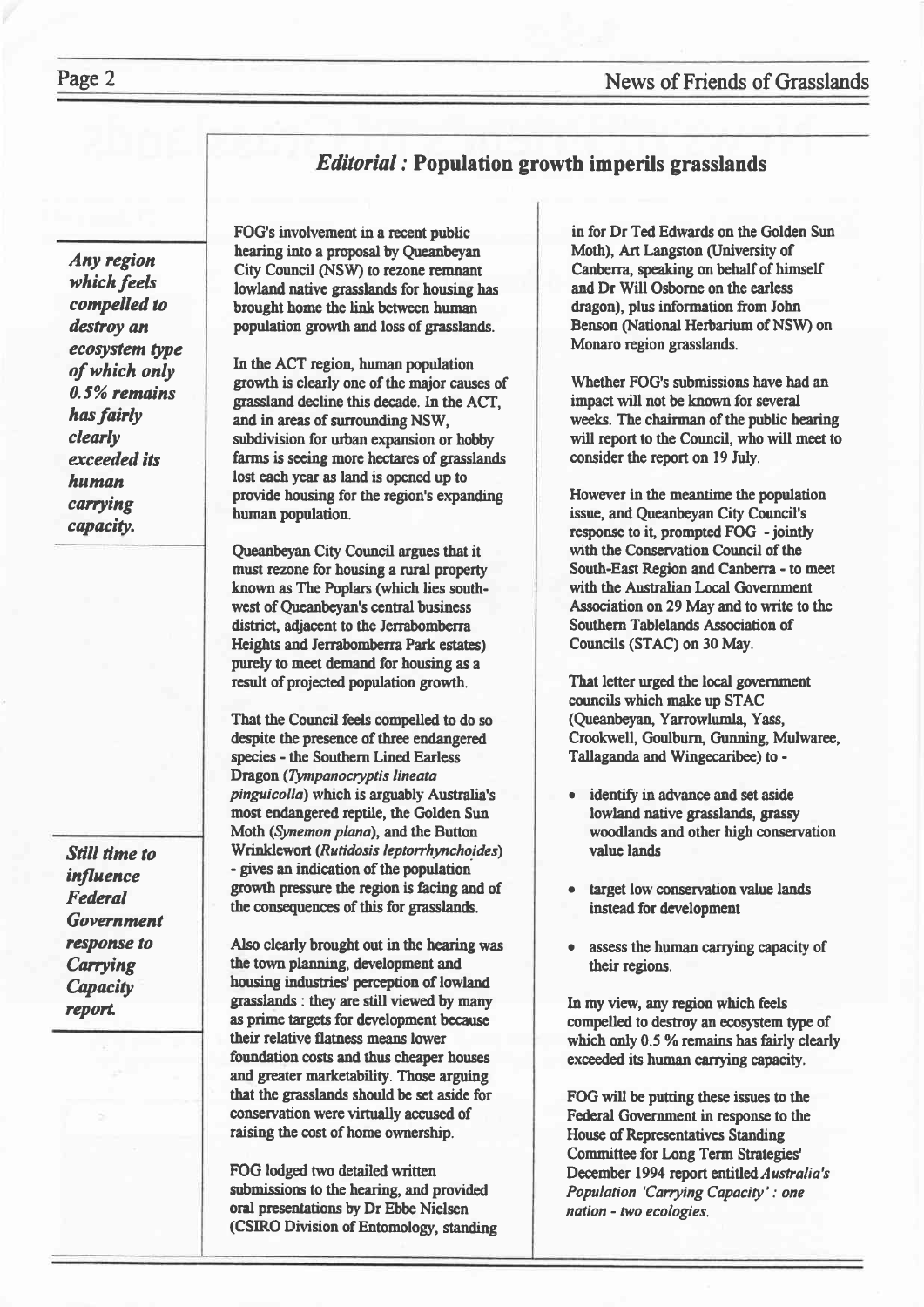#### News of Friends of Grasslands **Page 3**

Senator Bolkus' office is coordinating the Federal Government's response to that reporL and there is still time to influence that response if a submission is lodged quickly.

FOG recommends that anyone interested in the effect of human population growth on lowland grasslands or other Australian ecosystems consider writing to Senator Bolkus, attention David Richardson, at Parliament House, Canberra ACT 2600.

As NSW Premier Bob Carr has made clear in recent weels, hatting human population growth is a prerequisite to halting clearance of remnent native vegetation.

Copies of the House of Reps report are arailable ftom Commonwealth Gwernment Bookshops in most capital cities, or canbe mailed to you (anywhere in Australia) by sending a cheque for \$ 16.95 (made payable to 'Australian Government Publishing Service') to AGPS Mail Order Sales, GPO Box 84 Canberra ACT 2601.

Edwing Barton

#### BIIP pipeline could affect grasslands

BHP proposes to lay a 700 kilometre underground natural gas pipeline from Victoria to NSW, with the preferred route likely to traverse lowland grasslands in the Monaro region.

Emrironmental studies are proposed, with their scope to be dweloped jointly by the Victorian, NSW and Commonwealth agencies responsible for environmental inpact assessments. Once the environmental impact assessments are complete, detailed proposals will be reviewed by the NSW, Victorian and Federal Governments and made available for public comment. A final decision is expected in mid-1996.

Information on this project, including BHP's Eastern Gas Pipeline Community Newsletter Pipeline Reporf, is available by telephoning BHP's toll-free pipeline information line on 1 800 620 492.

#### Saturday 15 July 2 pm - 4 pm FOG meeting at ANBG

Join us in the Australian National Botanic Gardens' Visitor Information Centre Theatrette at 2 pm for a two hour introduction to remnant grasslands in and around the ACT.

We'll use this meeting to lay out the big picture, by pinpointing all the known sites and highlighting their condition, species, status and conservation value, including threats facing them.

In the weeks and months following, an extensive field trip program will include as many of these sites as possible. Field trips will be spread over a wide range of dates and times, so that as many members as possible have the option of visiting at least one location.

The field trip program will be finalised in the next few weeks and will be mailed to all members.

The Australian National Botanic Gardens is located in Clunies Ross Street, Canberra, on the slopes of Black Mountain.

#### FOG committees up and running !

Thanks to a wonderful response from FOG members to the 'join a committee' invitation in our last newsletter, FOG is proud to announce that the following comnittees have been formed and are already hard at work:

- Executive Committee 4 members
- Conservation Committee (including Remnants Sub-Committee) - 12 members
- Education Committee (including Poster Working Group) - 7 members
- Landscaping, Horticulture and Rural Committee - 3 members
- Constitutional and Incorporation Working Group - 2 members.

Field trip program to key ACT region grassland sites planned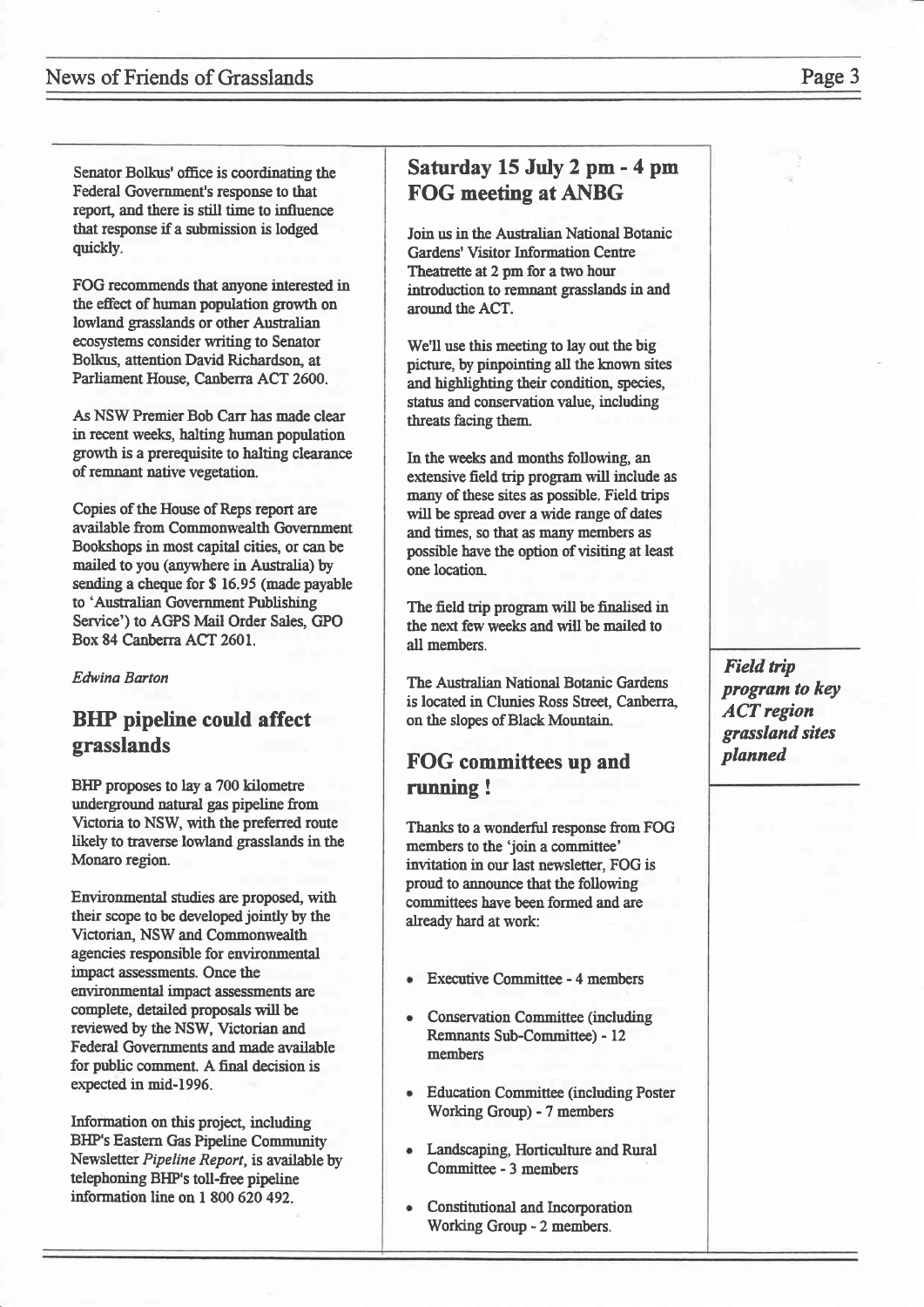#### Page 4 News of Friends of Grasslands

The enthusiasm of these comnittee members will mean a significant boost in the quality and quantity of FOG's work.. The calibre of our contribution to The Poplars public hearing, for instance, was dramatically enhanced by the skills and effort of many of those members.

We still need a Treasurer and a Secretary to join the Executive Committee, and volunteers for these positions would be very welcome indeed (please phone Edwina on  $(06)$  257 8668 if you think you could manage either of these jobs).

We'll introduce you to all the committee members in a future newsletter.

#### World Environment Day

FOG had a stand at a World Environment Day fair in Canberra City on 3 June, and participated in two native grass plantings in Queanfeyan, NSW - on the banks of the Oueanbevan River on 5 June and at Bicentennial Park on 20 June - as an extended celebration of World Environment Day.

To follow up the planting exercises, FOG will give a presentation to senior managers within Queanbeyan City Council on <sup>18</sup> July, emphasising the landscaping opportunities which grassland species present as well as the desirability of conserving natural grasslands.

#### Criteria for endangered species and communities in the ACT

On 9 June FOG provided comments to the ACT Flora and Fauna Committee on the Committee's draft criteria for recommending declaration of endangered and vulnerable species, endangered ecological communities, and threatening processes in the ACT regron.

Copies of those comments are available from Edwina on (06) 257 8668. Views from FOG members on these iszues are most welcome.

#### Grassland tours ex ANBG

By arrangement with the Australian National Botanic Gardens' grasslands display, FOG provided two grasslaud tours in recent months. Both included a trip to remnant grasslands at Barton, one of the most significant areas of natural grasslands in the ACT, plus a detailed information kit.

One tour was exclusively for ANBG's trained Volunteer Guides, to enhance their ability to explain grassland issues to the members of the public who visit ANBG, and the other was for the general public.

ANBG's grasslands display will be on exhibition until 25 August, and again from mid October until late November (when FOG hopes to run more public tours).

At the moment a delightful live Southern Lined Earless Dragon (Tympanocryptis lineata pinguicolla) is on view as part of the display - a rare chance to see one of these exquisitely cryptic grassland reptiles in the flesh.

#### Gungahlin Town Centre community consultation workshop

On 30 May FOG participated in a workshop run by consultants engaged by the ACT Planning Authority to plan aspects of the land around Gungahlin Town Centre (ACT), which includes remnant grasslands.

Representatives of the local Gungahlin community showed strong support for retention of the natural qualities of the area, including creation of grassland reserves. The grassland landscape appears to have genuinely endeared iself to the residents, who now seek development that enhances and reveals - rather than disguises or alters - the natural character of the area.

The residents' clear desire for a suburb in harmony with the natural environment was impressive, and a far cry from the early days of Canberra development. FOG will watch with interest how this project proceeds.



ACT Flora and Fauna **Committee** release drafi criteria for public comment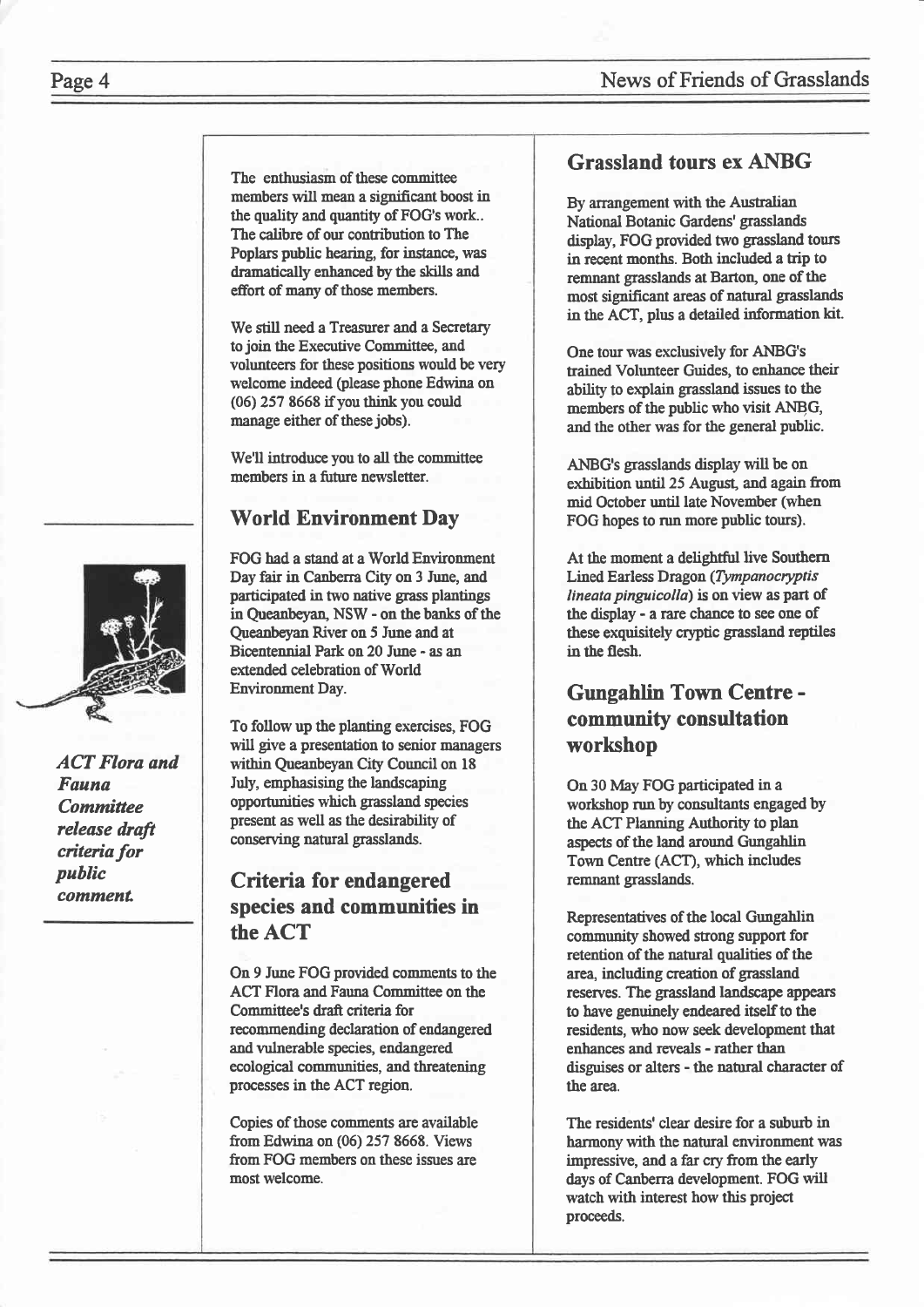#### News of Friends of Grasslands

#### FOG asked to help with species identification

FOG has responded to several requests for on-site help with grassland species identification in the ACT, including from Mount Ainslie Parkcare Group and Gilmore Primary School.

Over the coming months FOG will be considering what educational aids might help meet such requests. The absence of suitable grassland books is a serious problem. In the short term FOG will explore other options, such as multiple-copy herbarium collections combined with colour photographs.

In the longer term, FOG will assess likely demand for structured training courses, and will talk to organisations such as the Australian National Herbarium and the Australian National University's continuing education program to see what options might exist for user-pays courses.

In the very long term, exploration of a CD ROM on lowland grassland species may be worthwhile. FOG has already attended a demonstration of a CD ROM on eucalypt identification being developed by the

Australian National Herbarium, and is aware of CD ROMs developed by CSIRO for other native plant and animal species.

Ideas from FOG members on these issues are most welcome.

#### **Grassy woodlands leaflet**

There is considerable overlap between species found in treeless grasslands and those of the understorey of grassy woodlands.

Enclosed with this newsletter is a CSIRO leaflet entitled Surviving In Cemeteries.... And Stock Routes which outlines the predicament of grassy woodlands native to the wheat-sheep belt of south-east Australia. Like grasslands, grassy woodlands have fared badly in the last 200 years and are in urgent need of conservation.

Our thanks to CSIRO Plant Industry **Communication Group for providing** copies of the leaflet.

# Delma impar leaflet

Also enclosed is a leaflet entitled Striped Legless Lizard - Managing a Threatened Species in our Native Grasslands.

Produced by the Victorian Department of **Conservation and Natural Resources, and** kindly supplied by the ACT Parks and **Conservation Service's Wildlife Research** Unit, this leaflet provides an introduction to an important threatened reptile which lives in grasslands of the ACT region as well as in Victoria and South Australia.

# **Threatened species leaflet**

Finally, the enclosed leaflet entitled Under Threat: Plants and Animals in the ACT has just been released by the ACT Parks and Conservation Service.

While it discusses threatened species generally, not just those in grasslands, it will come as no surprise to FOG members that a high percentage of the species listed are, in fact, grassland species.

For instance the following lowland grassland species appear in the leaflet : Golden Sun Moth, Striped Legless Lizard, Eastern Lined Earless Dragon (also known as the Southern Lined Earless Dragon), Button Wrinklewort, Small Purple Pea, Wingless Grasshopper, and the now extinct **Australian Bustard.** 

Have we missed any grassland species referred to in the leaflet ? If so, which ones(s) ? Be the first person in your state to mail us the correct answer and we'll send vou a FOG T-shirt with Golden Sun Moth motif in your size.

By 'grassland species' we mean species that occur now (or once occurred, if extinct) in lowland native grasslands in south-east Australia. Postcodes in the Canberra region will be treated as ACT.

Good luck !

#### Page 5



In the ACT, most threatened species are grassland species